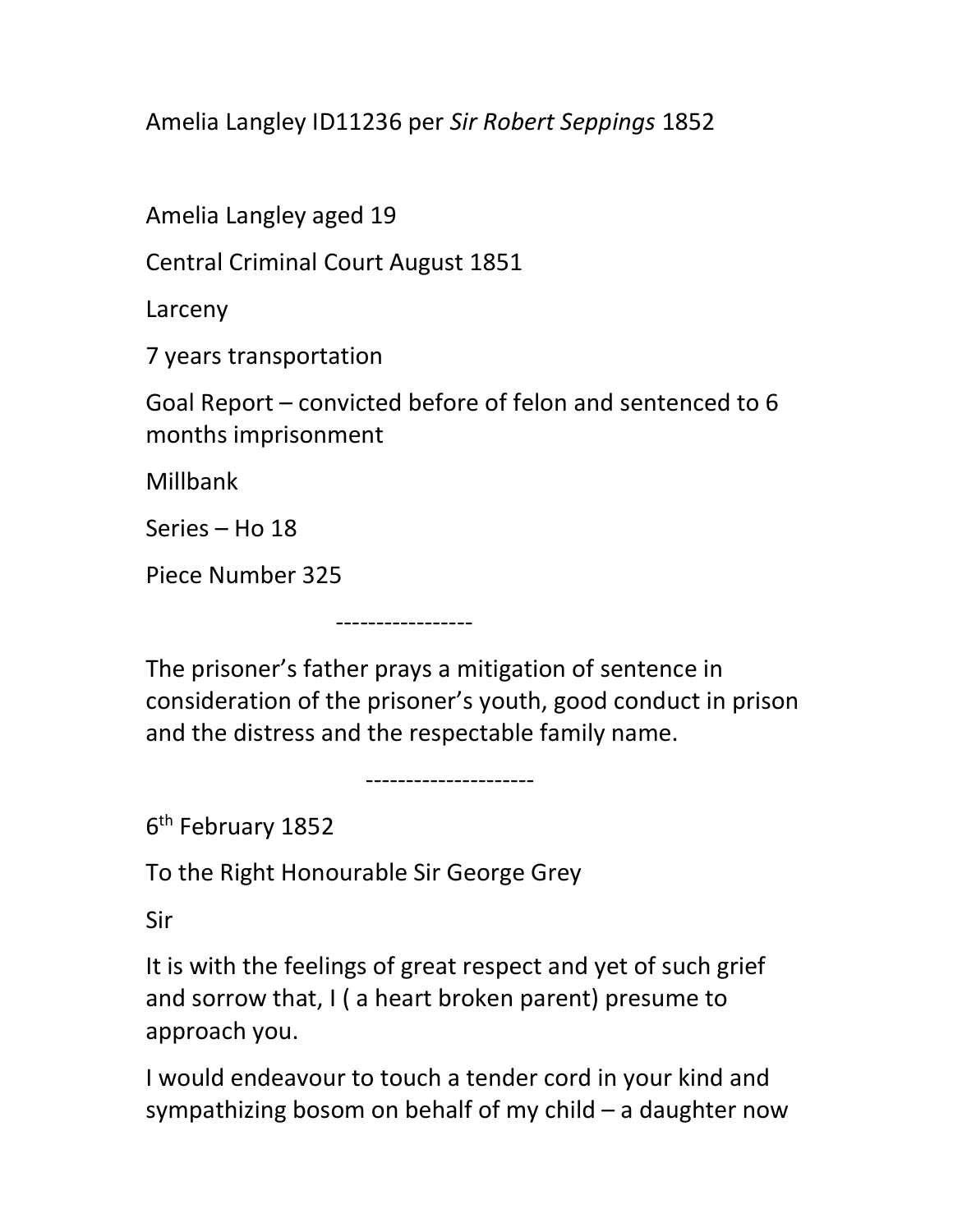undergoing her sentence of seven years transportation in the Millbank Prison – her name is Amelia Langley.

This daughter is young she has had little or no experience of the world, and she had been led easily into error, by other much older than herself, by parties who knew the risk she ran, but which she herself did not and this for their own gain.

But I grieve still [ ] to have to admit that it was more than once that this unhappy child was led by the same parties to do that which was not lawful and that unknown to either me or her mother since dowed down by the weight of sorrow for the fault of the unfortunate one, and yet, Sir, the feeling of which she was found guilty was of a trifling character, but sufficient in the eyes of the law to place her where she now is, and to cast a cloud across the brightness of a family's hopes ,every other member of which is honest and ,industrious and trustworthy as she was, before she got entangled among the vile.

As for myself, I am hardworking man, engaged in a house of business in the City, that of Mr Douglass of No 3 Cary Lane for eight years, I was seven years in the same house with a previous employer, before Mr Douglass succeeded to the business, and at a period still prior to either of these employments I was engaged and continued in the service of Mr Barker of Islington for eleven years, and in addition as still further proof of my steadiness of character I may observe that I have lived continuously in the neighbourhood where I now reside for 22 years where I have endeavoured to bring up my family ion a respectable manner.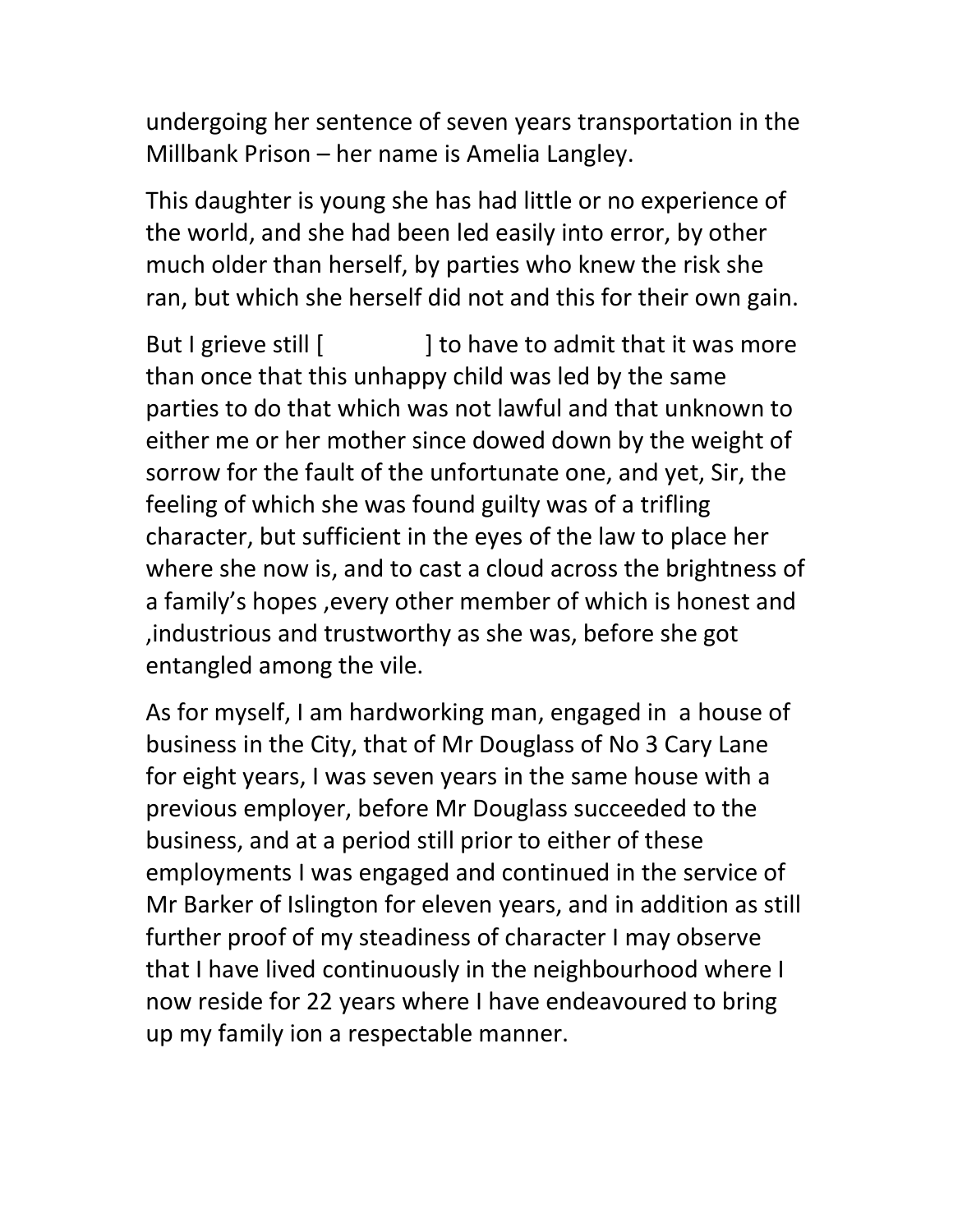From the gentlemen and the places alluded to, I can obtain testimonials specifying for my honesty, sobriety and perseverance and attention to the interests of my employers – I mention these facts not for self praise but trusting it might have some effect with you, in regard to the favour I would beg to solicit in this letter:- for it causes me and a hard toiling mother, the partner of my days daily and mighty grief to know that any member of our family had so brought disgrace upon us,  $\left[ \right]$  has foolishly and unreflectingly done any thing by the persuasion of others, that would even appear to detract from our integrity and honest upright course of life.

Dear Sir, this letter is already too long still I must beg your kind indulgence for a few moments longer, I am fully persuaded that were our now reluctant daughter restored to us, she would never be guilty of the like misdemeanour gain, she has, we fondly hope, sense the sad consequences of her errors, she has a strong sense of her unhappy condition and she deeply feels her degradation – how sad it is to be shut out from home to be shut in prison and her heart yearns to embrace once more her dear parents and her fond sisters who would with joy stretch out their longing arms to receive her. Picture yourself Sir, the misery of her family NOW and the happiness of a reunion such as I have described and then ask yourself and your heart shall I not confer that happiness – I have the power.

Oh Sir, pardon a distracted father from thus speaking – forgiving utterance to language which you might consider too free – but it is this favour I would solicit from you not to ask her liberty at once – THAT would indeed be too much – I could not expect iot – I could not hope it – but I would